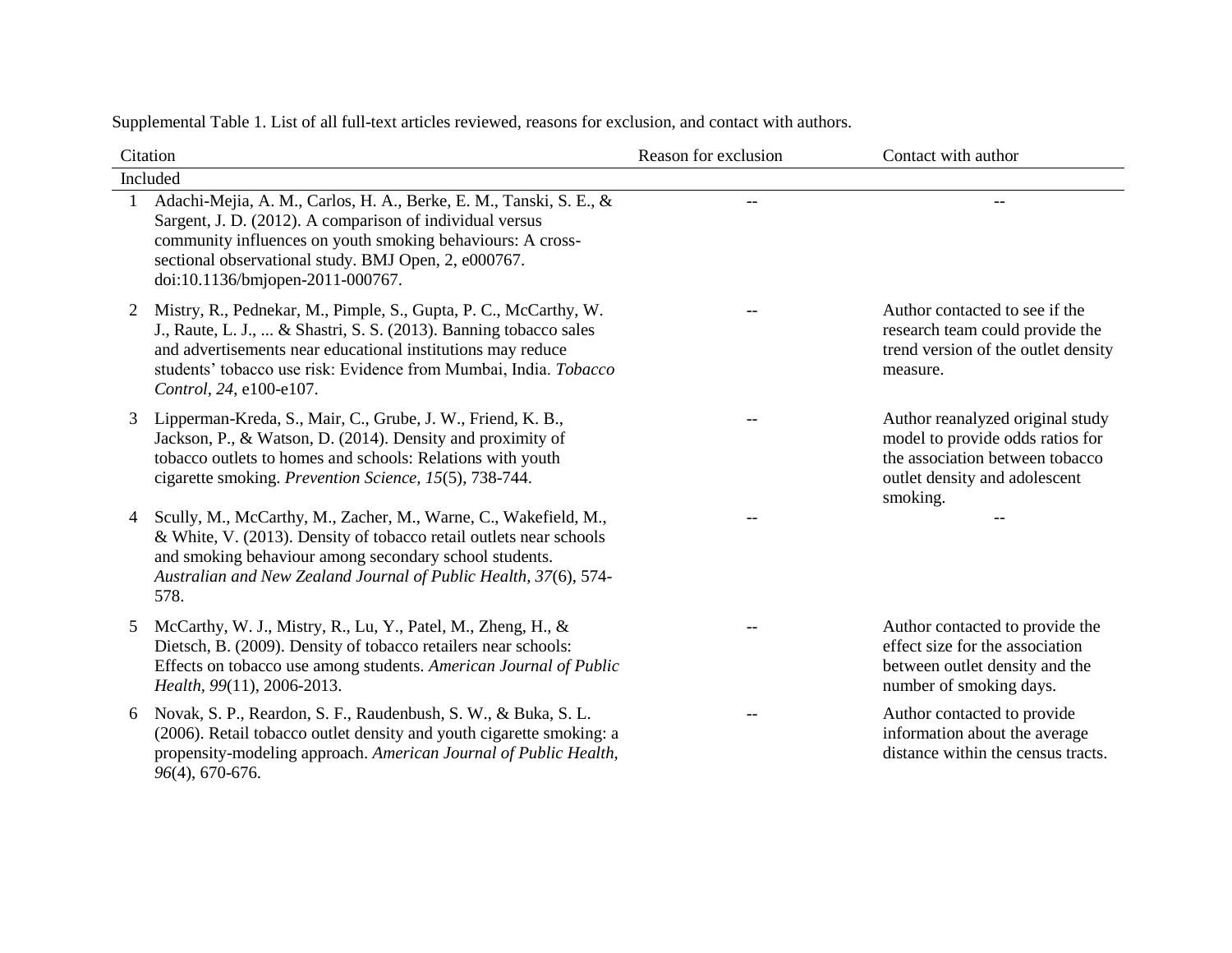- 7 Shortt, N. K., Tisch, C., Pearce, J., Richardson, E. A., & Mitchell, R. (2016). The density of tobacco retailers in home and school environments and relationship with adolescent smoking behaviours in Scotland. *Tobacco Control, 25*(1), 75-82.
- 8 Marsh, L., Ajmal, A., McGee, R., Robertson, L., Cameron, C., & Doscher, C. (2015). Tobacco retail outlet density and risk of youth smoking in New Zealand. *Tobacco Control, 25*, e71-e74.
- 9 Leatherdale, S. T., & Strath, J. M. (2007). Tobacco retailer density surrounding schools and cigarette access behaviors among underage smoking students. *Annals of Behavioral Medicine, 33*(1), 105-111.
- 10 Chan, W. C., & Leatherdale, S. T. (2011). Tobacco retailer density surrounding schools and youth smoking behaviour: A multi-level analysis. *Tobacco Induced Diseases, 9*(1), 9-15.
- 11 Adams, M. L., Jason, L. A., Pokorny, S., & Hunt, Y. (2013). Exploration of the link between tobacco retailers in school neighborhoods and student smoking. *Journal of School Health, 83*(2), 112-118.

## Excluded

- 12 Davis, B., & Grier, S. (2015). A tale of two urbanicities: Adolescent alcohol and cigarette consumption in high and low-poverty urban neighborhoods. *Journal of Business Research*, *68*(10), 2109-2116. doi:10.1016/j.jbusres.2015.03.009
- 13 Haw, S., Amos, A., Eadie, D., Frank, J., MacDonald, L., MacKintosh, A. M., & ... van der Sluijs, W. (2014). Determining the impact of smoking point of sale legislation among youth (Display) study: A protocol for an evaluation of public health policy. *BMC Public Health, 14,* 251. doi:10.1186/1471-2458-14- 251

Study did not examine the association between tobacco outlet density around homes and/or schools and past-month smoking among adolescents.

Study was not an actual research study but a study protocol.

Author contacted to see if the research team could provide the trend version of the outlet density measure.

-- --

-- --

-- --

Authors contacted to clarify the (a) past month smoking outcome, (b) average distance of a 6-block radius, and (c) analytic sample for the analyses.

--

--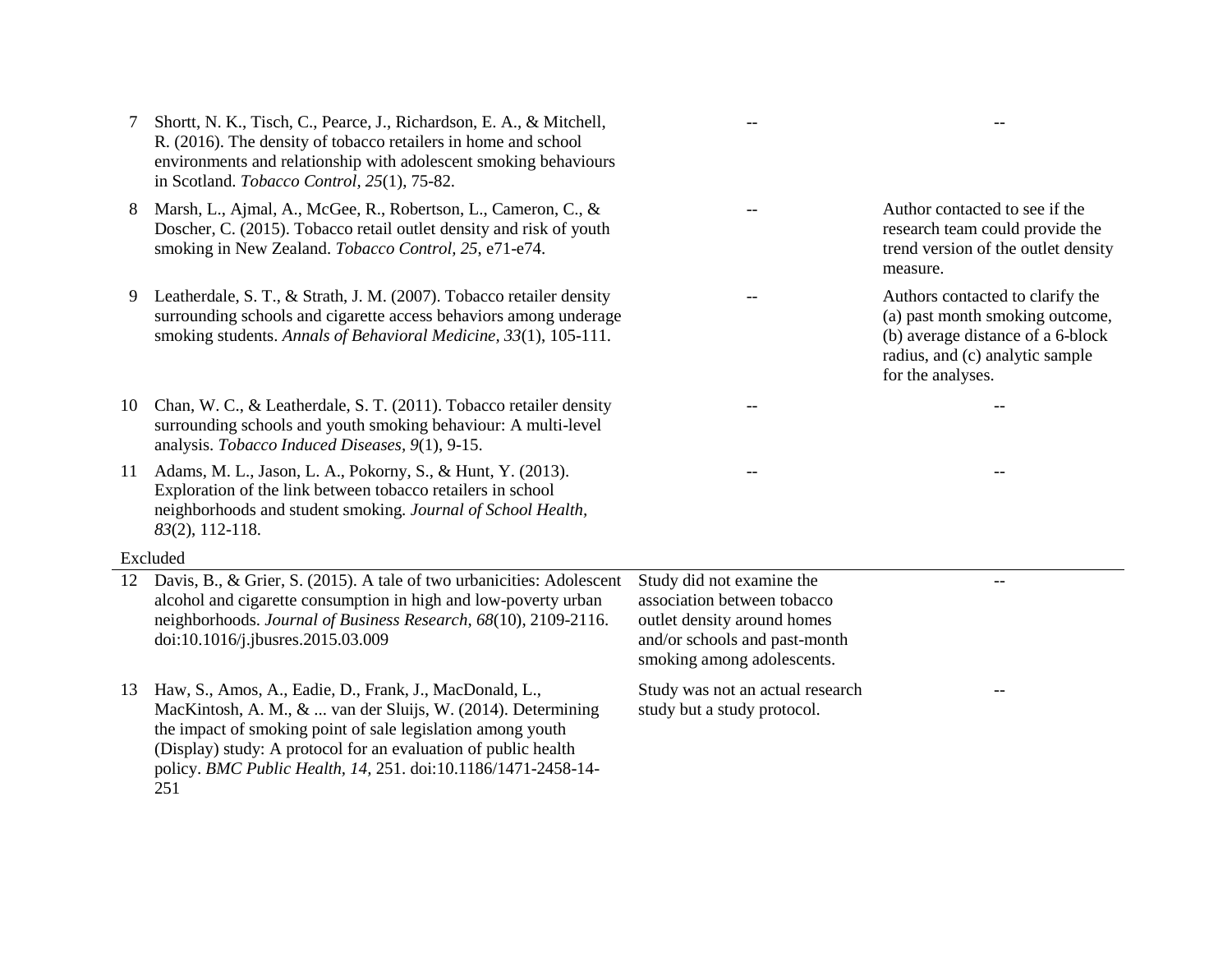- 14 Nelson, R., Paynter, J., & Arroll, B. (2011). Factors influencing cigarette access behaviour among 14-15-year-olds in New Zealand: a cross-sectional study. *Journal of Primary Health Care, 3*(2), 114- 122.
- 15 McDaniel, P. A., & Malone, R. E. (2014). "People over profits": Retailers who voluntarily ended tobacco sales. *Plos ONE, 9*(1), 1- 10. doi:10.1371/journal.pone.0085751
- 16 Levin, K. A., Dundas, R., Miller, M., & McCartney, G. (2014). Socioeconomic and geographic inequalities in adolescent smoking: a multilevel cross-sectional study of 15 year olds in Scotland. Social Science & Medicine, 107, 162-170. doi:10.1016/j.socscimed.2014.02.016
- 17 Slater, S. (2005). *The association between tobacco marketing practices and youth smoking attitudes, beliefs, and behavior* (Unpublished doctoral dissertation). University of Illinois at Chicago, Chicago, IL.
- 18 Pearce, J., Rind, E., Shortt, N., Tisch, C., & Mitchell, R. (2016). Tobacco retail environments and social inequalities in individuallevel smoking and cessation among Scottish adults. *Nicotine & Tobacco Research, 18*(2), 138-146. doi:10.1093/ntr/ntv089
- 19 Chaiton, M., Mecredy, G., Rehm, J., & Samokhvalov, A. V. (2014). Tobacco retail availability and smoking behaviours among patients seeking treatment at a nicotine dependence treatment clinic. *Tobacco Induced Diseases, 12*(1), 19. doi:10.1186/1617-9625-12- 19
- 20 Young-Wolff, K. C., Henriksen, L., Delucchi, K., & Prochaska, J. J. (2014). Tobacco retailer proximity and density and nicotine dependence among smokers with serious mental illness. *American Journal of Public Health, 104*(8), 1454-1463. doi:10.2105/AJPH.2014.301917

Study did not assess tobacco outlet density.

Study did not examine the association between tobacco outlet density around homes and/or schools and past-month smoking among adolescents.

Study did not examine the association between tobacco outlet density around homes and/or schools and past-month smoking among adolescents.

Study assessed outlet density at the census block level.

Study focused on adults.

Study focused on adults. Authors contacted about age of sample. The first author informed us that there were only four people 18 or under in the sample.

--

--

--

--

Study focused on adults.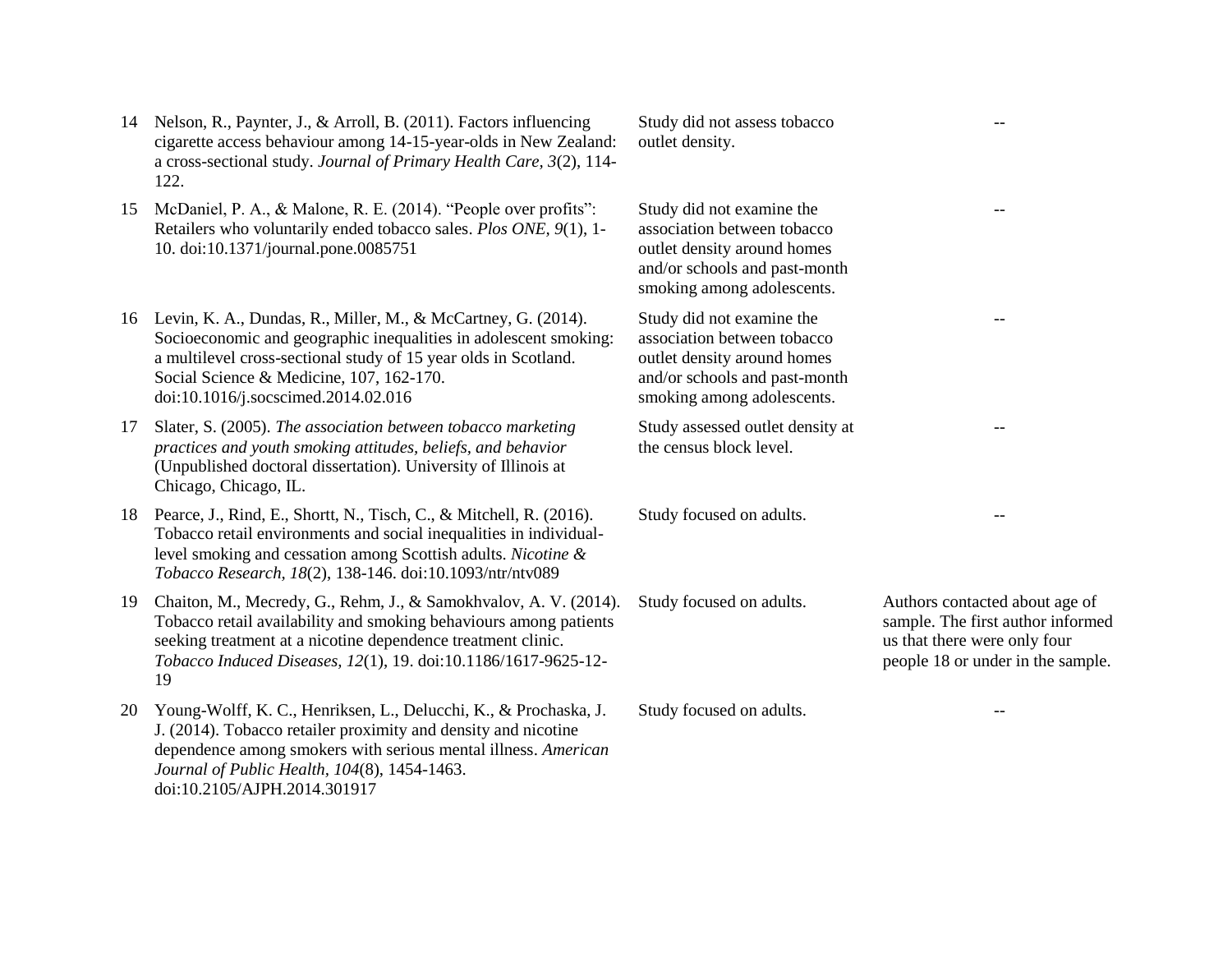| 21 | Mason, M. J., Mennis, J., Zaharakis, N. M., & Way, T. (2016). The<br>dynamic role of urban neighborhood effects in a text-messaging<br>adolescent smoking intervention. Nicotine & Tobacco Research,<br>18(5), 1039-1045. doi:10.1093/ntr/ntv254                                                                                                                                                        | Study examined the change in<br>days smoked over time.                                                      |                                                                                          |
|----|---------------------------------------------------------------------------------------------------------------------------------------------------------------------------------------------------------------------------------------------------------------------------------------------------------------------------------------------------------------------------------------------------------|-------------------------------------------------------------------------------------------------------------|------------------------------------------------------------------------------------------|
| 22 | Tunstall, H. V. Z, Shortt, N. K., Pearce, J. R., Mitchell, R. J., &<br>Richardson, E. A. (2016). The influence of tobacco retail outlet<br>density upon tobacco-related knowledge, attitudes and purchasing<br>behaviour among adolescents in Scotland: pathway models of 2010<br>SALUS survey data. Journal of Epidemiology & Community<br>Health, 70(Suppl 1), pA85. doi:10.1136/jech-2016-208064.170 | Study did not assess adolescent<br>past-month smoking behavior.                                             | Contacted author for a copy of<br>the poster associated with the<br>conference abstract. |
| 23 | Mennis, J., & Mason, M. (2016). Tobacco outlet density and<br>attitudes towards smoking among urban adolescent smokers.<br>Substance Abuse, 37(4), 521-525.<br>doi:10.1080/08897077.2016.1181135                                                                                                                                                                                                        | Study did not assess adolescent<br>past-month smoking behavior.                                             |                                                                                          |
|    | 24 Loomis, B. R., Kim, A. E., Busey, A. H., Farrelly, M. C., Willett, J.<br>G., & Juster, H. R. (2012). The density of tobacco retailers and its<br>association with attitudes toward smoking, exposure to point-of-<br>sale tobacco advertising, cigarette purchasing, and smoking among<br>New York youth. Preventive Medicine, 55(5), 468-474.<br>doi:10.1016/j.ypmed.2012.08.014                    | Study examined tobacco outlet<br>density at the county level and<br>not in relation to homes or<br>schools. |                                                                                          |
| 25 | Mennis, J., Mason, M., Way, T., & Zaharakis, N. (2016). The role<br>of tobacco outlet density in a smoking cessation intervention for<br>urban youth. Health & Place, 38, 39-47.<br>doi:10.1016/j.healthplace.2015.12.008                                                                                                                                                                               | Study examined the change in<br>days smoked from one month to<br>the next month.                            | Author clarified and confirmed<br>that the study assed change in<br>smoking.             |
| 26 | Schleicher, N. C., Johnson, T. O., Fortmann, S. P., & Henriksen, L.<br>(2016). Tobacco outlet density near home and school: Associations<br>with smoking and norms among US teens. Preventive Medicine, 91,                                                                                                                                                                                             | Study examined lifetime<br>smoking.                                                                         |                                                                                          |

287-293. doi:10.1016/j.ypmed.2016.08.027